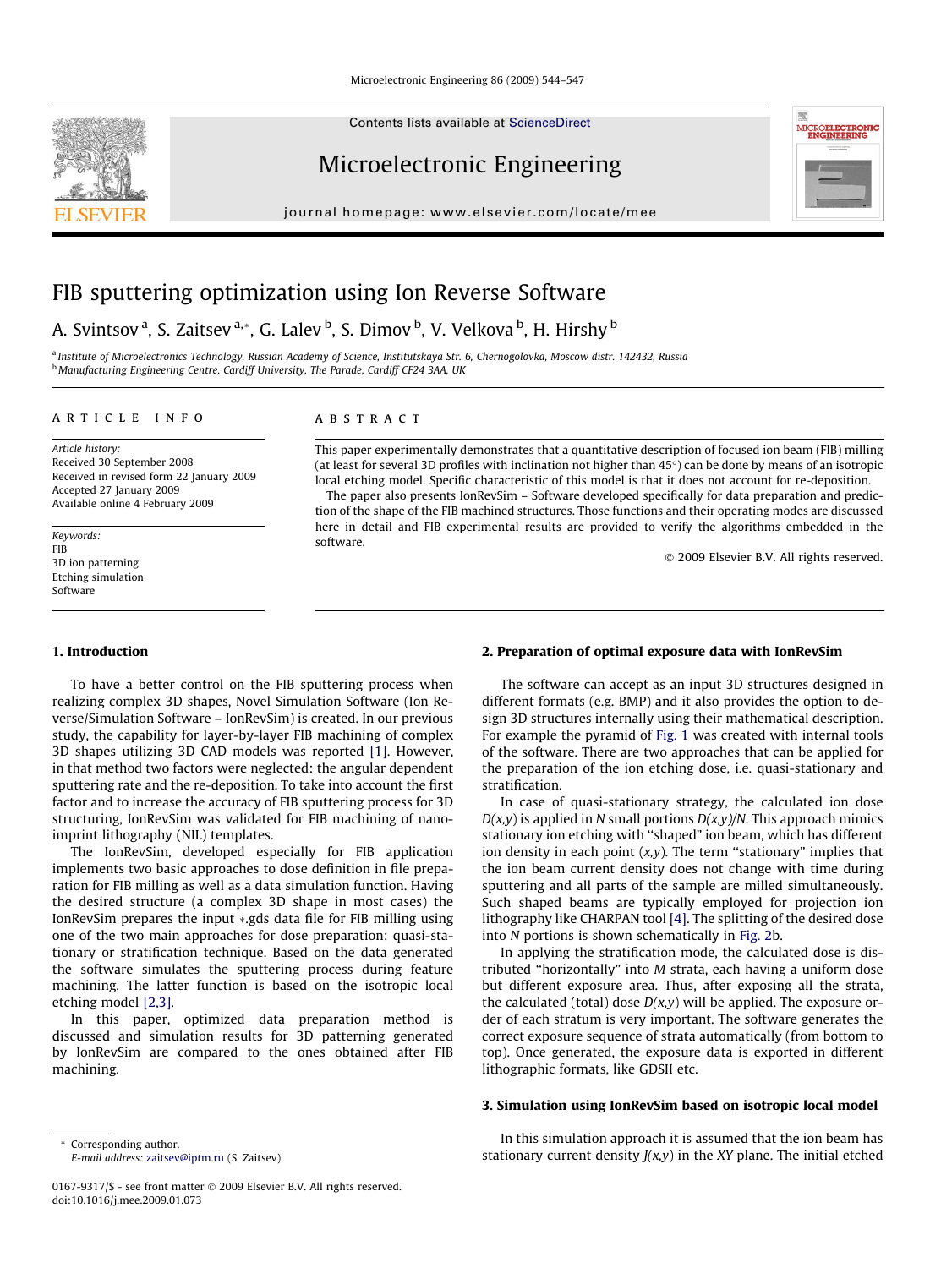<span id="page-1-0"></span>

Fig. 1. (a) Test structure of square pyramid with base  $2 \times 2 \mu m$ . (b) FIB etching with single loop. The big distortion of the ideal shape is a result from both non-stationary etching and re-deposition.



Fig. 2. (a). The total exposure dose  $D(x,y)$  used for all experiments and simulations. Schematic illustration of optimal exposure data preparation for the two modes of exposure: quasi-stationary (b) with N exposure loops and stratification (c) with M exposure strata. Rectangles in b and c represent exposure elements corresponding to cross sections along dot-line of a. Vertical arrow shows exposure order.

surface is flat and coincides with XY plane. Incidence ion direction is parallel but opposite to Z-axes. During sputtering the initially flat relief tilts and the surface normal at some points is no longer parallel to Z-axis. Here an assumption is made that the sputtering rate coefficient (quantity of sputtered material per one ion) is proportional to  $1/cos(\theta)$ , where  $\theta$  is the tilt angle (angle between ion direction and the surface normal). The angular dependence is observed for a wide range of angles  $\theta$ , and for lots of materials, ions and their energies [\[5\].](#page-3-0) This dependence is very important as it allows us to consider ion sputtering in the model of isotropic local etching [\[2,3,6\]](#page-3-0) usually applied for wet etching. (Note that in isotropic local etching model the processes of sputtered material re-deposition and ion re-scattering are not taken into consideration and the etching velocity perpendicular to the surface is independent from  $\theta$ ). Indeed, for inclined surfaces, the number of ions per area decreases as  $cos(\theta)$ . This decrease compensates for the increasing of the sputtering rate. Thus the etching velocity  $V(x,y) \sim cos(\theta)J(x,y)/cos(\theta)$  does not depend on the inclined surface and depends on current density of beam  $J(x,y)$  (or exposure dose in quasi-stationary FIB mode) in each point. Of course, proportionality of sputtering yield to 1/cos(

 $\theta$ ) is not valid for all  $\theta$  angle values. At angle  $\theta_{\rm m}$  = 60–80° the sputtering coefficient reaches its maximum and then decreases due to reflection of ions from the surface. This means that the etching simulation based on isotropic local etching model is not applicable for simulation of relief with steep slopes.

Great advantage of that approach is the absence of unknown (fitting) parameters in the model. The only necessary value is that of the exposure dose  $D^*$  [A  $*$  s/cm<sup>2</sup>], which is needed for sputtering of large areas at  $\theta$  = 0 at a given depth H<sup>\*</sup>. A relative value  $R_s = D^* / H^*$  $[A * s/cm<sup>3</sup>]$  denotes the sputtering "sensitivity", which is a physical constant for substrate material, type and energy of ions. The sputtering sensitivity  $R_s$  can be obtained from a simple experiment.

Let's consider the results of isotropic local model discussed in [\[2,3,6\].](#page-3-0) The sputtering velocity (sputtering rate)  $V(x,y)$  does not depend on Z. A two dimensional case (i.e. profile  $z(x,t)$  depending on two variables) has simple solution [\[3,6\]](#page-3-0):

$$
z(x,t) = \min_{x_0} \left[ H_0 - V(x_0)t + \left| \int_{x_0}^x d\sigma \sqrt{\left( \frac{V(x_0)}{V(\sigma)} \right)^2 - 1} \right| \right];
$$
 (1)

where  $z(x,t = 0) = H_0$  is the initial profile and t is the sputtering time. The equation could be transformed to take into account the dose distribution  $D(x,y)$ :

$$
z(x,t) = \min_{x_0} \left[ -D(x_0)/R_s + \left| \int_{x_0}^x d\sigma \sqrt{\left(\frac{D(x_0)}{D(\sigma)}\right)^2 - 1} \right| \right]
$$
(2)

where  $H_0 = 0$  for all the calculations. For  $z(x, y, t)$  (a 3D case) the minimum should be located along trajectories in the XY plane [\[3,4\].](#page-3-0) The first term in the formula describes the simplest sputtering model, assuming that the etching depth is proportional to the exposure dose. It is equivalent to neglecting the  $\theta$  dependence of sputtering yield. The total formula is an improvement of the simplest etching model by  $1/cos(\theta)$  dependence of the sputtering yield. Isotropic local model appears to be more difficult for calculation than the simplest sputtering one, but it is significantly easier compared to a sputtering model where re-deposition, reflection of ions and more complicated  $\theta$  behavior of the sputtering yield (in accordance to experimental data [\[5\]](#page-3-0) and SRIM simulation [\[7\]](#page-3-0)) are taken into account [\[8\]](#page-3-0). Simulation presented in [Fig. 3](#page-2-0) (left column, a, c, e) is performed using expression (1) and dose distribution  $D(x, y)$  described in previous section (Fig. 2). The corresponding algorithm based on usage of (1) is implemented in the IonRevSim Software.

#### 4. Test structure and results

In order to validate the IonRevSim Software simulation results for FIB sputtering and assess the GDSII files generated through stratification and quasi-stationary modes, a square pyramid model was selected. The pyramid with base  $2 \times 2 \mu$ m was placed in a box of a  $4 \times 4$  µm base, as shown in Fig. 1. The model was generated through an analytical description and exported in GDSII format. The experiments were conducted on a FIB system, XB1540 (combining Orsay Physics gallium ion beam column with an electron beam GEMINI column). For exposing GDSII data, Raith lithography software and hardware, Elphy Quantum, was employed to control the FIB system externally. Amorphous material was used as a substrate - fused silica covered with nanometer-thin Cr layer. The sputtering sensitivity for SiO<sub>2</sub> is:  $R_s = 2400 \text{ A} * s/\text{cm}^3$ .

Fig. 1b shows result of naïve strategy when following meander trajectory ion beam exposes flat surface. Dwell time at each beam position was calculated proportional to designed depth (Fig. 1a) considering sputtering sensitivity,  $R_s$ . It is clearly seen that the naïve strategy is failed due to effects of re-deposition and nonstationarity.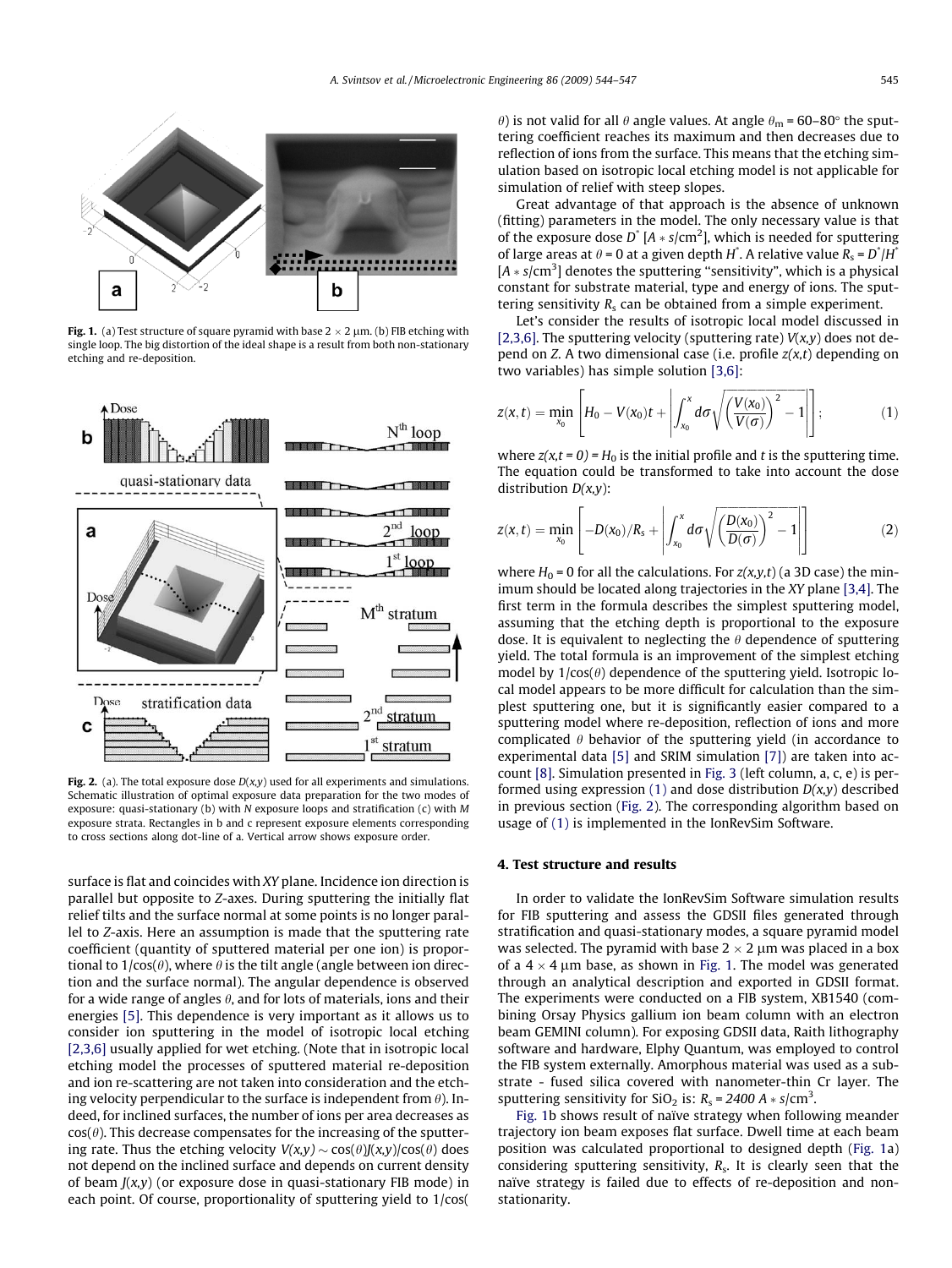<span id="page-2-0"></span>

Fig. 3. Ion etching simulation using Eq. [\(1\)](#page-1-0) (left column, a, c, e) and sputtering results (right column b, d, f) for the different exposure modes shown in [Fig. 2.](#page-1-0) (a,b) Stratification mode  $M = 100$ , depth H is about 1 µm; (c,d) stratification mode inverse order  $H \sim 1$  µm,  $M = 100$ ; (e,f) quasi-stationary mode (with exposure dose  $D(x,y)$  shown in [Fig. 2a](#page-1-0), H  $\sim$  1.6 µm, N = 30. Simulation in stratification mode is set of M calculations for all strata doses, [Fig. 2](#page-1-0)c. Observation angle is 36°.

Fig. 3 presents the results from the FIB milling of the GDSII files generated with IonRevSim as well as the expected outcome yielded with the simulation tool of the software. Three types of files were prepared, using the two dose defining approaches: one in quasistationary mode and two in stratification mode, both the latter having  $M = 100$  strata but different order of exposure execution (right order generated by IonRevSim and inverse). Fig. 3a and b show the results for 100 strata, bottom–top exposure approach and reveal almost perfect coincidence between the expected and the actual outcome. The inverse order of strata (top–bottom execution) is presented in Fig. 3c and d) – simulation and milling result, respectively. The FIB results show that the etching algorithm quite accurately predicted the shape of the produced feature except for the pyramid center where steep slopes appear and the sputtering rate model does not coincide with the experimental one. An explanation related to re-deposition looks unlikely in that case.

To demonstrate that the optimal doses for the two modes (stratification and quasi-stationary) differ, the third simulation using the quasi-stationary mode (Fig. 3e) and the associated FIB milling (Fig. 3f) were performed. Though the actual pyramid appears to be somewhat steeper compared to the ideal one the overall shape profile of the two features is quite identical. Therefore, it can be concluded that the Simulation Software predicted the shape quite accurately.

## 5. Conclusion

Several 3D shapes designed and fabricated show that the isotropic local etching model provides a good description of the ion sputtering in quasi-stationary and stratification modes for relieves with small aspect ratios.

The stratification mode provides a viable way for FIB machining of pre-designed complex 3D shapes.

The influence of re-deposition and re-scattering is negligible for relief inclinations of less than 45°.

The ion etching is strongly dependent on the order of ion exposure. It is demonstrated that changing sputtering sequence (for the same total dose) changes the resulting 3D profile.